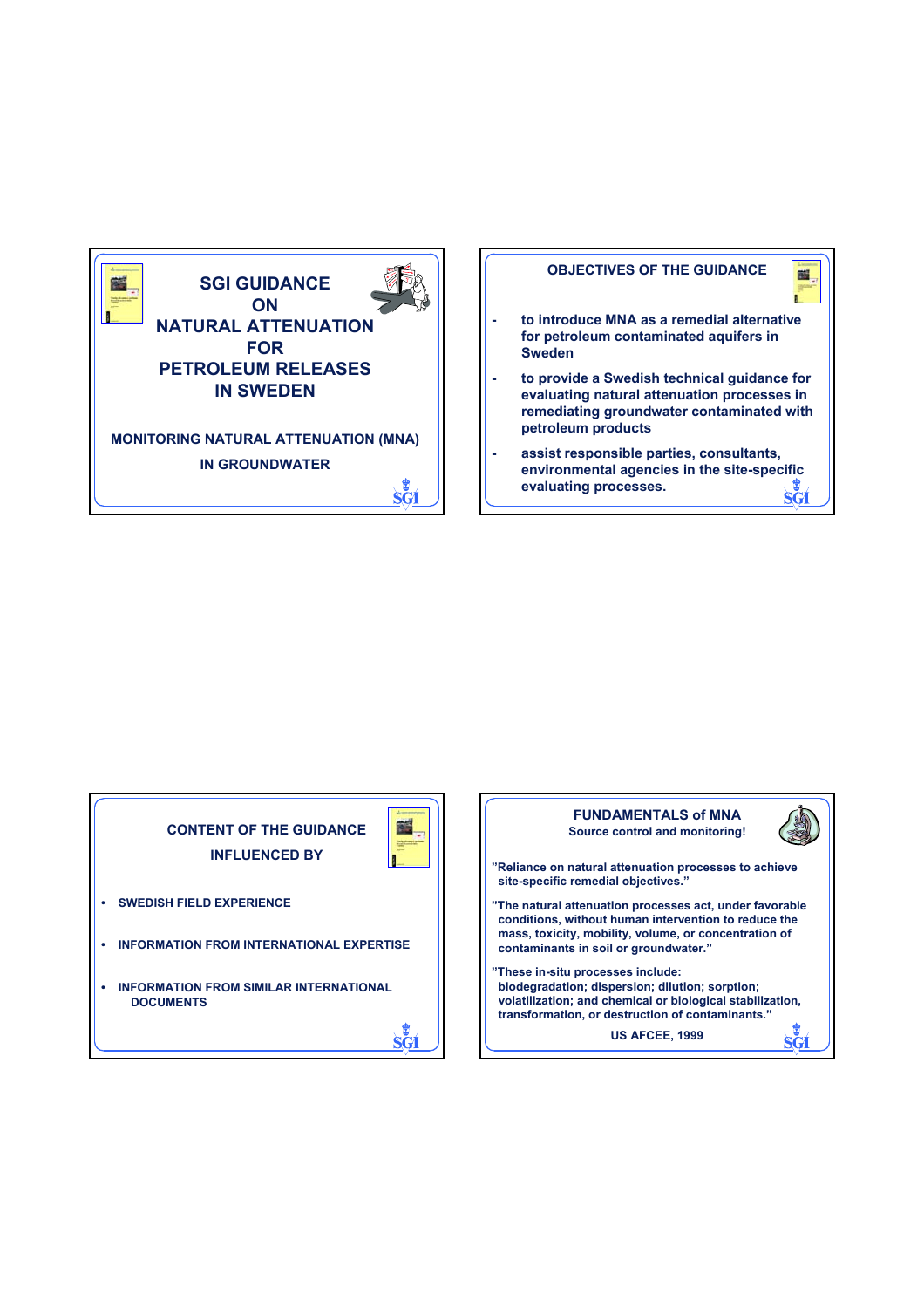## **MNA is appropriate**



- **only when protective of human health and the environment**
- **at sites with low potential for plume generation and migration**
- **where leaching source / free product have been removed**
- **where contaminants are biodegradable**
- **when achieving site-specific remediation objectives within a time frame that is reasonable compared to alternatives.** षत्य

## **MNA is not appropriate when**



भूष

- **consistent expanding groundwater plume exists**
- **contaminants are present which do not readily biodegrade**
- **mobile free product is present at the site and removal not proposed**
- **one or more of the exposure pathways (basis of Swedish guideline values) exists to a non-acceptable level, no active remediation method proposed**
- **the contaminated media is difficult to assess.**



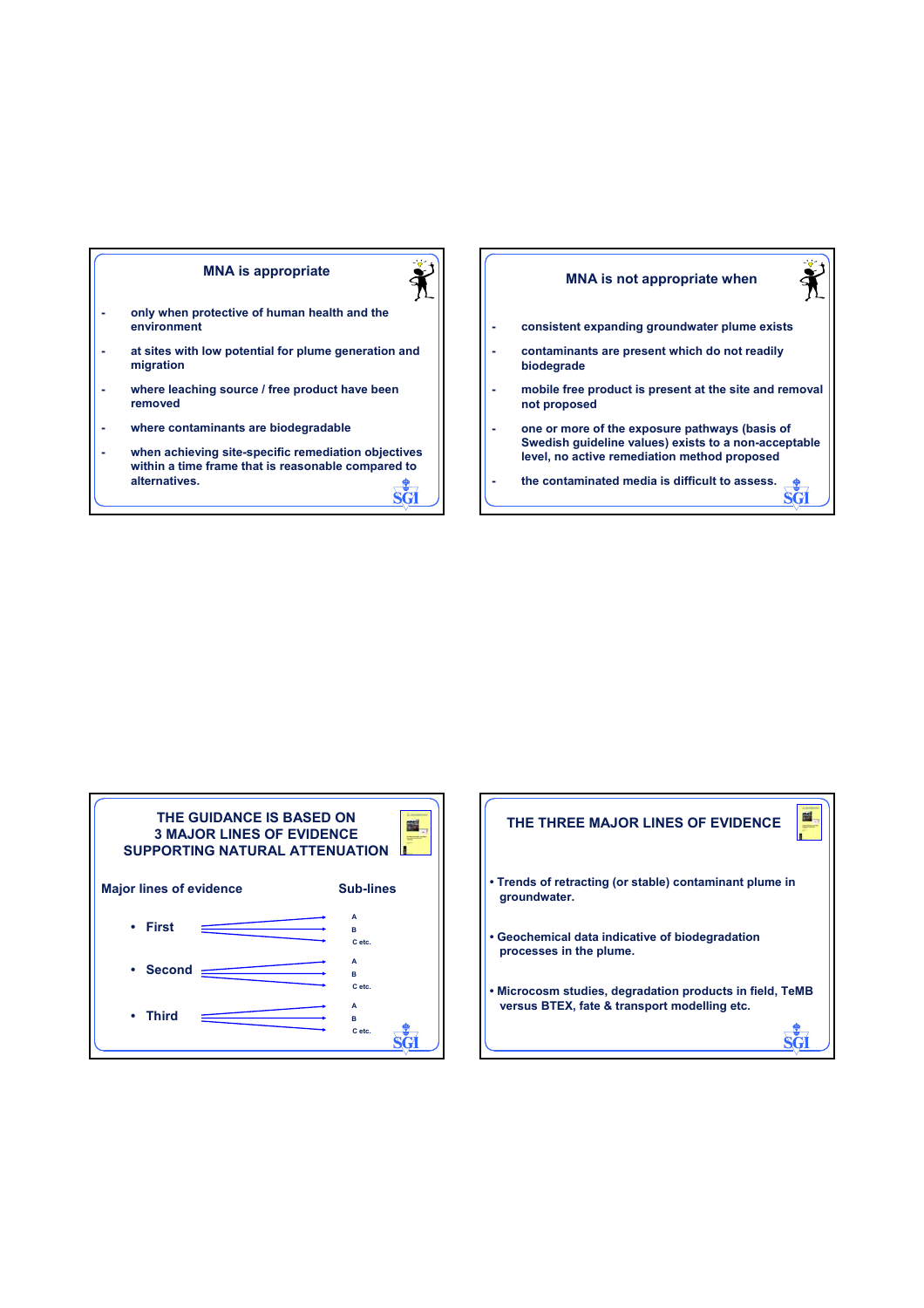